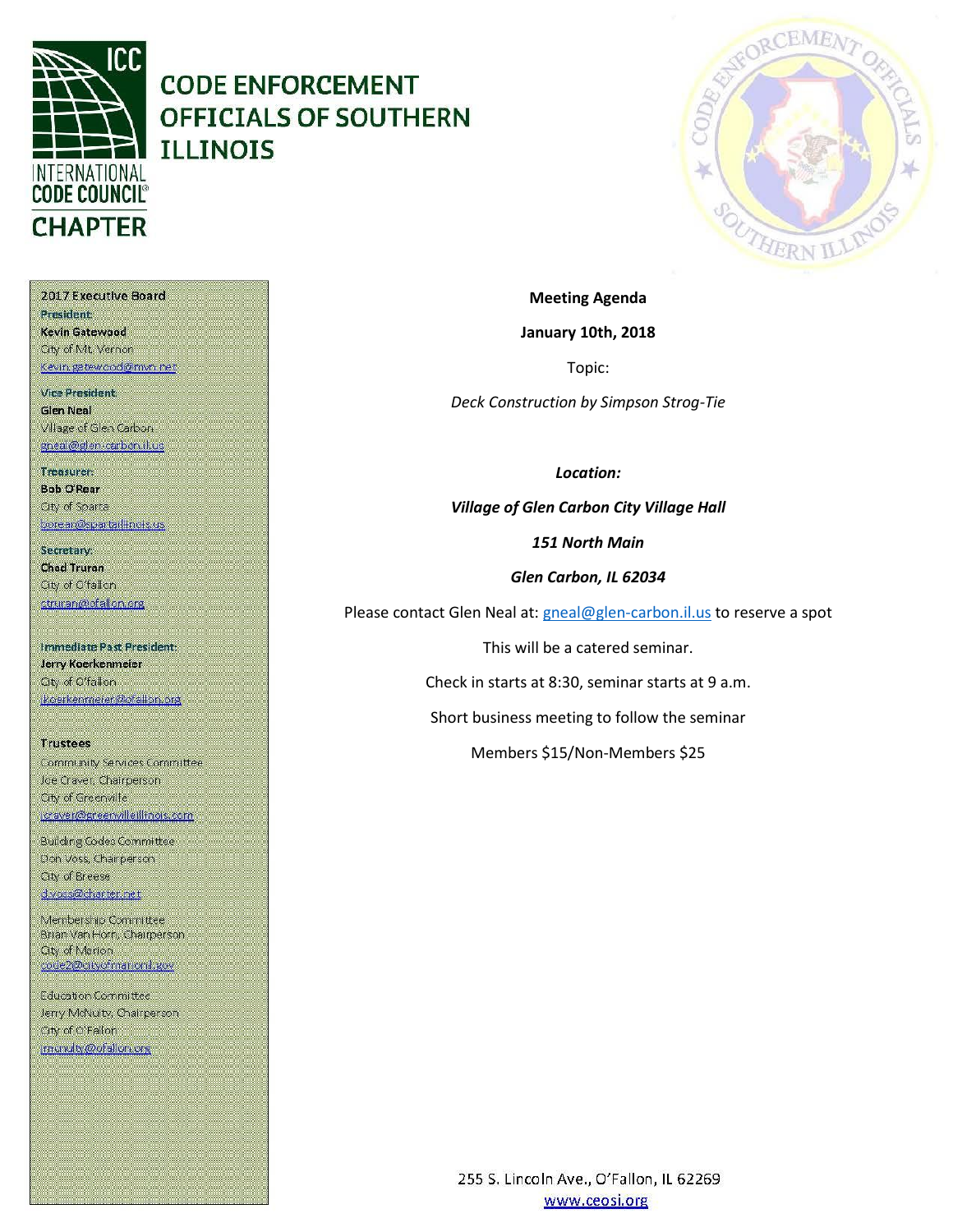

### **CODE ENFORCEMENT OFFICIALS OF SOUTHERN TLLTNOTS**



### Light Wood Frame Deck Requirements and Connections for the 2015 IRC 2-hour.

- This presentations will cover the following topics:
	- Introduction & Overview
	- References & Standards
	- Code Requirements
	- **Ledger Connection**
	- Posts & Beams
	- Joists
	- Lateral Connection
	- Guardrails
	- Review & Discussion
- Objectives of the course:
	- Select, specify, install & inspect structural connections for deck construction
	- Identify areas of concern and provide solutions for proper fastening
	- Identify core code requirements for multiple deck connections

#### **Speaker Bio:**

Josh McIntyre is the Simpson Strong-Tie Territory Manager covering So. Illinois, Missouri, and Northern Kansas. Josh has been with Simpson Strong-Tie for six years and specializes in light frame wood construction. His work consists of educating and assisting specifiers, code officials, and builders in the construction of safe structures. He is a graduate of Southern Illinois University-Edwardsville and resides with his family in Glen Carbon, IL.

#### 2017 Executive Board

#### President Kevin Gatewood

#### City of Mt. Vernon Kevin, gatewood@mvn.net

**Vice President. Glen Neal** Village of Glen Carbon gneal@glen-carbon.il.us

#### Treasurer:

**Bob O'Rear** Oty of Sparta borear@spartaillinois.us

#### Secretary: **Chad Truran** City of O'fallon.

ctruran@ofallon.org

### **Immediate Past President:**

Jerry Koerkenmeier Oty of O'fallon (koerkenmerer@ofallon.org

#### **Trustees**

Community Services Committee Joe Craver, Chairperson City of Greenville joraver@greenvilleillinois.com

#### **Building Codes Committee** Don Voss, Chairperson. City of Breese d.voss@charter.net

Membership Committee Brian Van Horn, Chairperson **Qty of Marion** code2@dityofmarionil.gov

Education Committee Jerry McNulty, Chairperson City of O'Fallon imenuity@ofallor.org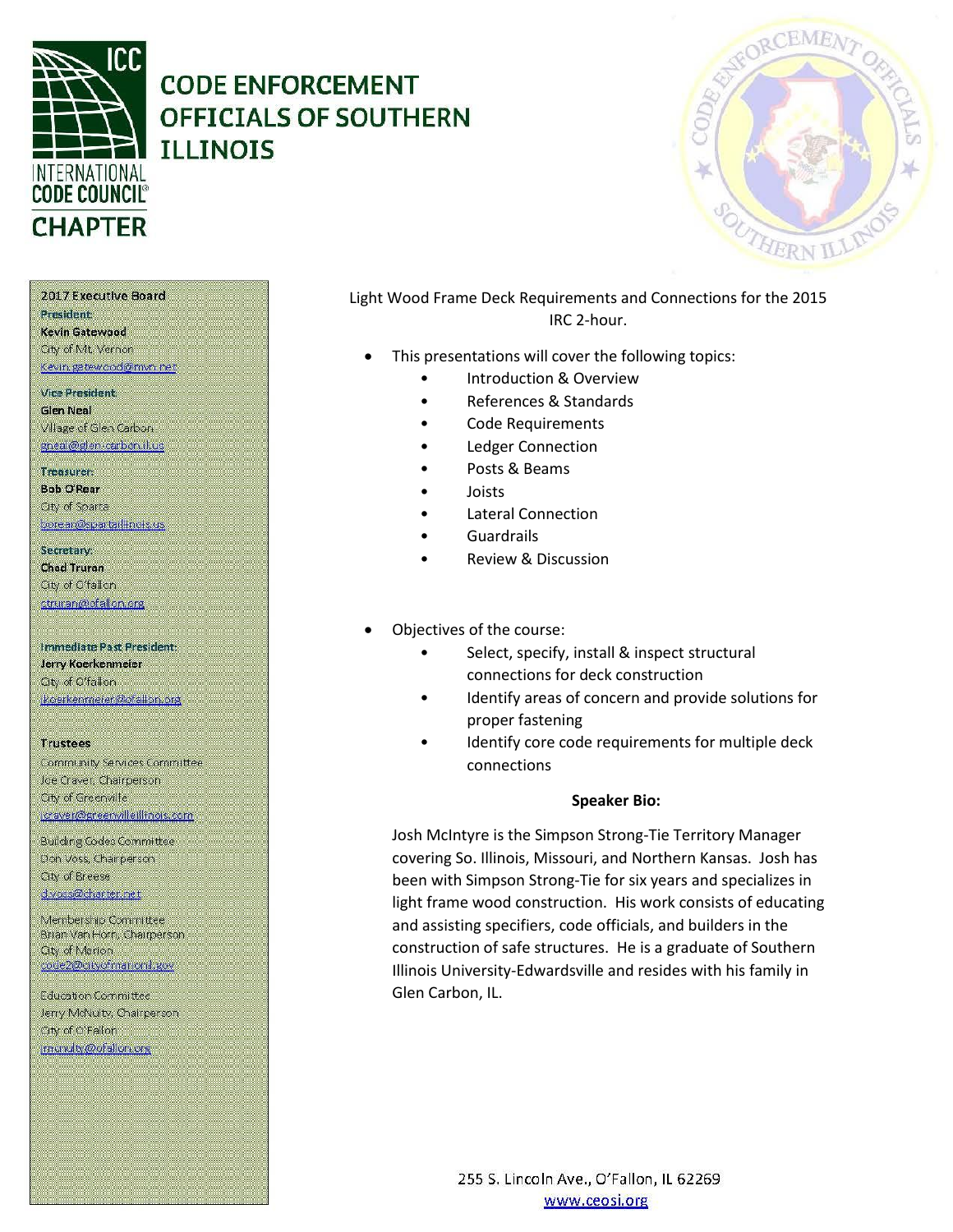

## **CODE ENFORCEMENT OFFICIALS OF SOUTHERN ILLINOIS**



2017 Executive Board **President** Kevin Gatewood City of Mt. Vernon Kevin, gatewood@mvn.net **Vice President. Glen Neal** Village of Glen Carbon gneal@glen-carbon.il.uc

Treasurer:

**Bob O'Rear** Oty of Sparta borear@spartaillinois.us

Secretary: **Chad Truran** City of O'fallon. ctruran@ofallon.org

**Immediate Past President:** Jerry Koerkenmeier Oty of O'fallon (koerkenmerer@ofallon.org

**Trustees** 

Community Services Committee Joe Craver, Chairperson City of Greenville joraver@greenvilleillinois.com

**Building Codes Committee** Don Voss, Chairperson. City of Breese d.voss@charter.net

Membership Committee Brian Van Horn, Chairperson **City of Marion** code2@dityofmarionil.gov

Education Committee Jerry McNulty, Chairperson City of O'Fallon imenulty@ofallor.org

**Meeting Agenda January 10th, 2018** Order of Business Call to Order 1) Introductions & Opening Remarks

Secretary Truran-Trustee Craver-Trustee McNulty-Trustee Van Horn-Trustee Voss-3) Pledge of Allegiance 4) Recognition of Guests & New Members— 5) Members introduction (State your name, Community and Position) 6) Education-7) Approval of prior meeting minutes— 8)Treasurers Report Bob O'Rear— 9) Membership Report— 10) Community Report— 11) Building Codes Report— 12) ICC Update—

13) ICCA Update—

2) Officers Roll Call: President Gatewood-Vice President Neal-Treasurer O'Rear-

- 14) Old Business—
- 15) New Business—
- 16) Community Chat—
- 17) Adjourn—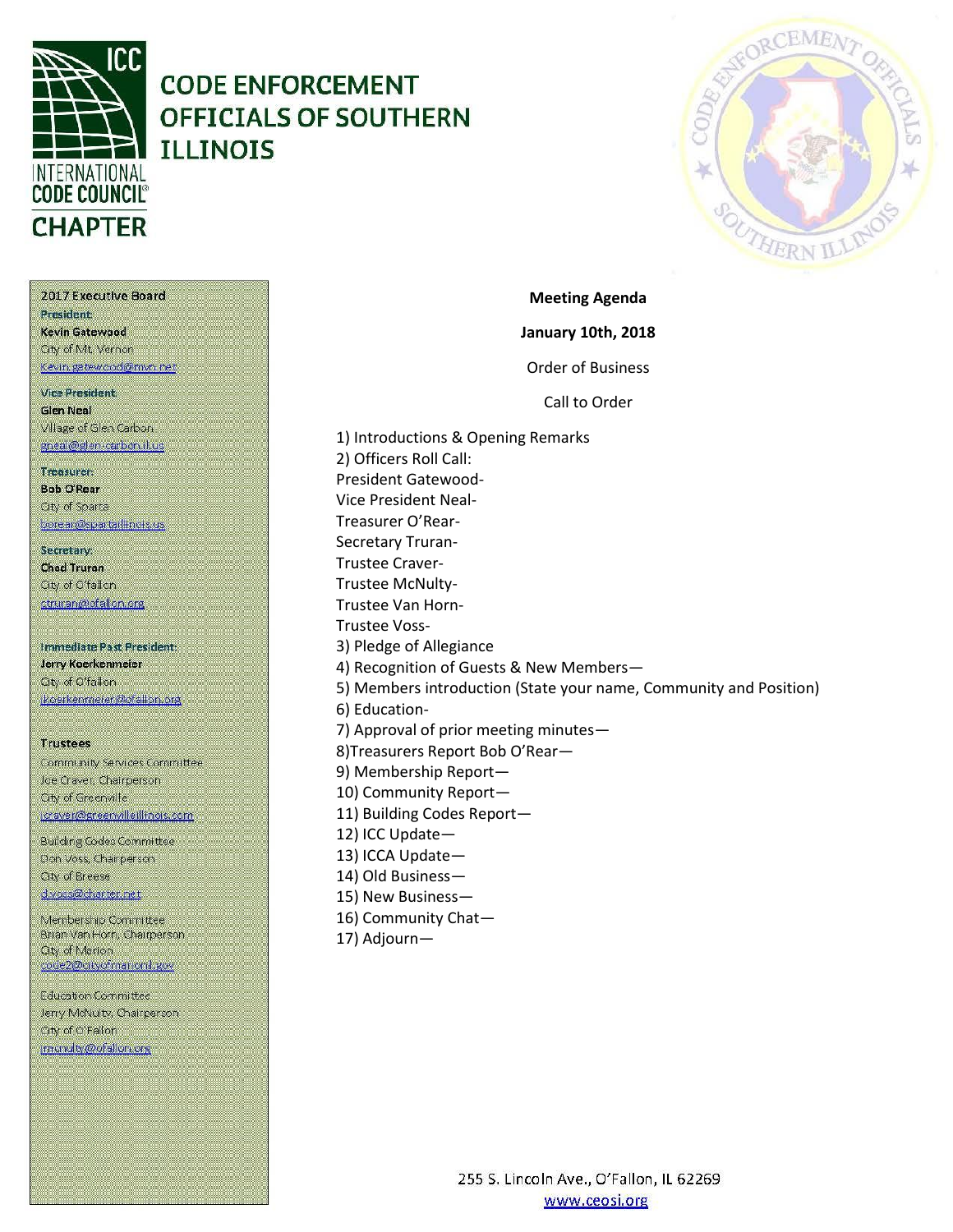

## **CODE ENFORCEMENT** OFFICIALS OF SOUTHERN **TLLTNOTS**



2017 Executive Board President

Kevin Gatewood City of Mt. Vernon Kevin gatewood@mvn.net

**Vice President. Glen Neal** Village of Glen Carbon gneal@glen-carbon.il.us

#### Treasurer:

**Bob O'Rear** Oty of Sparta borear@spartaillinois.us

Secretary: **Chad Truran** City of O'fallon ctruran@ofallon.org

**Immediate Past President:** Jerry Koerkenmeier Oty of O'fallon (koerkenmerer@ofallon.org

#### **Trustees**

Community Services Committee Joe Craver, Chairperson City of Greenville joraver@greenvilleillinois.com

**Building Codes Committee** Don Voss, Chairperson. City of Breese d.voss@charter.net

Membership Committee Brian Van Horn, Chairperson **City of Marion** code2@cityofmarionil.gov

Education Committee Jerry McNulty, Chairperson City of O'Fallon imenuity@ofallor.org

November 8th, 2017 **Order of Business** Call to Order

**Prior Meeting Minutes** 

1) Introductions & Opening Remarks 2) Officers Roll Call: President Gatewood-Present Vice President Neal-Present Treasurer O'Rear-Present Secretary Truran-Absent **Trustee Craver-Present Trustee McNulty-Absent Trustee Van Horn-Present Trustee Voss-Absent** 3) Pledge of Allegiance 4) Recognition of Guests & New Members-No News 5) Members introduction (State your name, Community and Position) 6) Education-Possible Lead abatement, filed trip to pre-manufactured homes builder, Looking into Ameren seminar on meter base installation, looking for Tiny Homes speaker. 7) Approval of prior meeting minutes—Brian Van Horn, 2<sup>nd</sup> Bob O'Rear 8) Treasurers Report Bob O'Rear-Josh Ruot, 2<sup>nd</sup> Brian Van Horn 9) Membership Report-No report 10) Community Report- Members to approach local High Schools to speak on the trades, code officials, Inspectors, etc. ICC (HSTTP) High School Training Program more information available at https://www.iccsafe.org/high-school-technical-training-program-toolkit/ Members to approach local High Schools to inform them of the program. 11) Building Codes Report- January 1st. Non-removable batteries in

smoke detectors. 2012 IRC remodel projects adding sleeping rooms, repairs or remodels requiring permits. Smoke detectors shall be installed in location required for new construction. If walls or ceilings are to be removed they shall be hardwired with battery backup as outlined for new construction. Work on exteriors is exempt from this requirement. Alterations of the plumbing or other mechanical systems